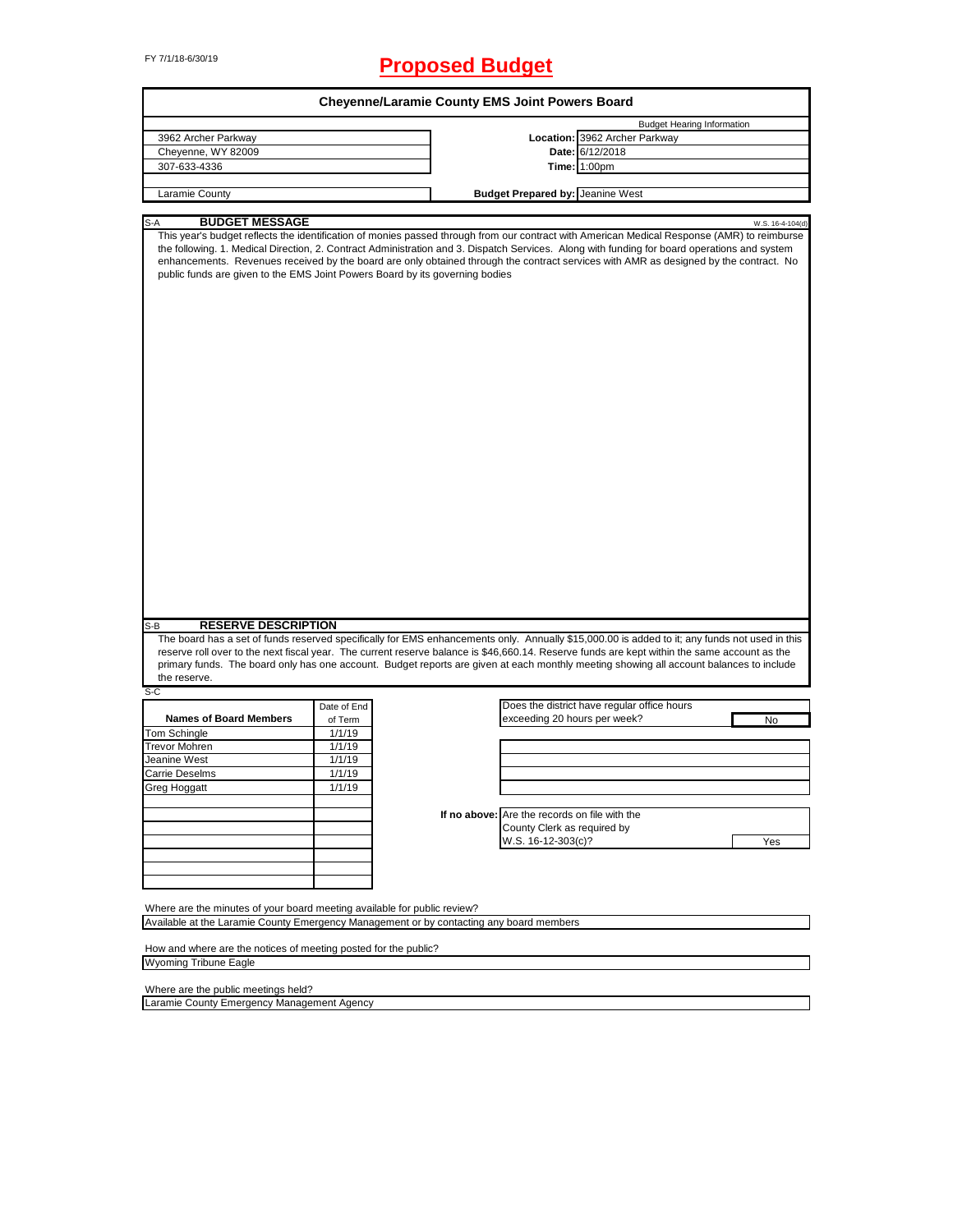### **PROPOSED BUDGET SUMMARY**

|       | <b>OVERVIEW</b>                                             |           | 2017-2018<br>Estimated | 2018-2019<br>Proposed | Pending<br>Approval |
|-------|-------------------------------------------------------------|-----------|------------------------|-----------------------|---------------------|
| $S-1$ | <b>Total Budgeted Expenditures</b>                          | \$308.890 | \$308,436              | \$313,910             |                     |
| $S-2$ | <b>Total Principal to Pay on Debt</b>                       | \$0       | \$0                    |                       |                     |
| $S-3$ | <b>Total Change to Restricted Funds</b>                     | \$0       | \$46,660               | \$15,000              |                     |
| $S-4$ | <b>Total General Fund and Forecasted Revenues Available</b> | \$375,799 | \$401,465              | \$445.715             |                     |
| $S-5$ | Amount requested from County Commissioners                  | \$0       | \$0                    |                       |                     |
| $S-6$ | <b>Additional Funding Needed:</b>                           |           |                        |                       |                     |

|        | <b>REVENUE SUMMARY</b>                       | 2016-2017 | 2017-2018 | 2018-2019                                      | Pending                                                                                                                                                                                                                          |
|--------|----------------------------------------------|-----------|-----------|------------------------------------------------|----------------------------------------------------------------------------------------------------------------------------------------------------------------------------------------------------------------------------------|
|        |                                              | Actual    | Estimated | Proposed                                       | Approval                                                                                                                                                                                                                         |
|        |                                              |           |           |                                                |                                                                                                                                                                                                                                  |
| $S-7$  | <b>Operating Revenues</b>                    | \$0       | \$0       | \$0                                            | en de la filosofia<br>Galiado                                                                                                                                                                                                    |
| $S-8$  | Tax levy (From the County Treasurer)         | \$0       | \$0       | \$0                                            | e de la construcción de la construcción de la construcción de la construcción de la construcción de la construcción de la construcción de la construcción de la construcción de la construcción de la construcción de la const   |
| $S-9$  | <b>Government Support</b>                    | \$0       | \$0       | \$0                                            |                                                                                                                                                                                                                                  |
| $S-10$ | Grants                                       | \$0       | \$0       | \$0                                            | ann<br>Màr                                                                                                                                                                                                                       |
| $S-11$ | Other County Support (Not from Co. Treas.)   | \$0       | \$0       | \$0                                            | en de la familie de la familie de la familie de la familie de la familie de la familie de la familie de la fam<br>Constituit de la familie de la familie de la familie de la familie de la familie de la familie de la familie d |
| $S-12$ | <b>Miscellaneous</b>                         | \$287,327 | \$312,993 | \$333,300                                      | a katalunggal sa katalunggal sa katalunggal sa katalunggal sa katalunggal sa katalunggal sa katalunggal sa kat                                                                                                                   |
| $S-13$ | <b>Other Forecasted Revenue</b>              | \$0       | \$0       | \$0                                            |                                                                                                                                                                                                                                  |
|        |                                              |           |           |                                                |                                                                                                                                                                                                                                  |
| $S-14$ | <b>Total Revenue</b>                         | \$287,327 | \$312,993 | \$333,300                                      | <u>istorialistik</u>                                                                                                                                                                                                             |
|        | FY 7/1/18-6/30/19                            |           |           | Cheyenne/Laramie County EMS Joint Powers Board |                                                                                                                                                                                                                                  |
|        | <b>EXPENDITURE SUMMARY</b>                   | 2016-2017 | 2017-2018 | 2018-2019                                      | Pending                                                                                                                                                                                                                          |
|        |                                              | Actual    | Estimated | Proposed                                       | Approval                                                                                                                                                                                                                         |
|        |                                              |           |           |                                                |                                                                                                                                                                                                                                  |
| $S-15$ | <b>Capital Outlay</b>                        | \$0       | \$0       | \$0                                            | an di Kabupatén Bandungan Kabupatén Kabu                                                                                                                                                                                         |
| $S-16$ | <b>Interest and Fees On Debt</b>             | \$0       | \$0       | \$0                                            | en de la familie de la familie de la familie de la familie de la familie de la familie de la familie de la fam<br>De la familie de la familie de la familie de la familie de la familie de la familie de la familie de la famili |
| $S-17$ | <b>Administration</b>                        | \$691     | \$342     | \$2,180                                        | <u> Million S</u>                                                                                                                                                                                                                |
| $S-18$ | <b>Operations</b>                            | \$308,200 | \$308,094 | \$311,730                                      | <u>Timo na p</u>                                                                                                                                                                                                                 |
| $S-19$ | <b>Indirect Costs</b>                        | \$0       | \$0       | \$0                                            | 20                                                                                                                                                                                                                               |
|        |                                              |           |           |                                                |                                                                                                                                                                                                                                  |
| $S-20$ | <b>Total Expenditures</b>                    | \$308,890 | \$308,436 | \$313,910                                      |                                                                                                                                                                                                                                  |
|        |                                              |           |           |                                                |                                                                                                                                                                                                                                  |
|        | <b>DEBT SUMMARY</b>                          | 2016-2017 | 2017-2018 | 2018-2019                                      | Pending                                                                                                                                                                                                                          |
|        |                                              | Actual    | Estimated | Proposed                                       | Approval                                                                                                                                                                                                                         |
|        |                                              |           |           |                                                |                                                                                                                                                                                                                                  |
| $S-21$ | <b>Principal Paid on Debt</b>                | \$0       | \$0       | \$0                                            | ,,                                                                                                                                                                                                                               |
|        |                                              |           |           |                                                |                                                                                                                                                                                                                                  |
|        | <b>CASH AND INVESTMENTS</b>                  | 2016-2017 | 2017-2018 | 2018-2019                                      | Pending                                                                                                                                                                                                                          |
|        |                                              | Actual    | Estimated | Proposed                                       | Approval                                                                                                                                                                                                                         |
| $S-22$ | <b>TOTAL GENERAL FUNDS</b>                   | \$88,472  | \$88,472  | \$112,415                                      |                                                                                                                                                                                                                                  |
|        |                                              |           |           |                                                |                                                                                                                                                                                                                                  |
|        | <b>Summary of Reserve Funds</b>              |           |           |                                                |                                                                                                                                                                                                                                  |
| $S-23$ | <b>Beginning Balance in Reserve Accounts</b> |           |           |                                                |                                                                                                                                                                                                                                  |
| $S-24$ | a. Depreciation Reserve                      | \$18,660  | \$18,660  | \$65,320                                       | <u> Karl Sara</u>                                                                                                                                                                                                                |
| $S-25$ | b. Other Reserve                             | \$0       | \$0       | \$0                                            | en de la filòlogía<br>Contradición                                                                                                                                                                                               |
| $S-26$ | c. Emergency Reserve (Cash)                  | \$0       | \$0       | \$0                                            | en de la familie de la familie de la familie de la familie de la familie de la familie de la familie de la fam<br>Constitution de la familie de la familie de la familie de la familie de la familie de la familie de la familie |
|        |                                              | \$18,660  | \$18,660  | \$65,320                                       | <u> Harrison (</u>                                                                                                                                                                                                               |
|        | Total Reserves (a+b+c)                       |           |           |                                                |                                                                                                                                                                                                                                  |
| $S-27$ | Amount to be added                           |           |           |                                                |                                                                                                                                                                                                                                  |
| $S-28$ | a. Depreciation Reserve                      | \$0       | \$46,660  | \$15,000                                       | <u> Hillinger o</u>                                                                                                                                                                                                              |
| $S-29$ | b. Other Reserve                             | \$0       | \$0       | \$0                                            | en de la filosofia<br>Galiador                                                                                                                                                                                                   |
| $S-30$ | c. Emergency Reserve (Cash)                  | \$0       | \$0       | \$0                                            | en de la familie de la familie de la familie de la familie de la familie de la familie de la familie de la fam<br>Constituit de la familie de la familie de la familie de la familie de la familie de la familie de la familie d |
|        | Total to be added (a+b+c)                    | \$0       | \$46.660  | \$15,000                                       | <u>mikuu ku</u>                                                                                                                                                                                                                  |
|        |                                              |           |           |                                                |                                                                                                                                                                                                                                  |
| $S-31$ | Subtotal                                     | \$18,660  | \$65.320  | \$80.320                                       | <u>maania k</u>                                                                                                                                                                                                                  |
| $S-32$ | Less Total to be spent                       | \$0       | \$0       | \$0                                            |                                                                                                                                                                                                                                  |

**S-33 TOTAL RESERVES AT END OF FISCAL YEAR THE STATE STATE SECTION \$65,320** \$80,320 \$80,320

Date adopted by Special District

*End of Summary*

*Budget Officer / District Official (if not same as "Submitted by")*

Cheyenne, WY 82009

**DISTRICT ADDRESS:** 3962 Archer Parkway **PREPARED BY:** Jeanine West

**DISTRICT PHONE:** 307-633-4336

1/29/18 *Form approved by Wyoming Department of Audit, Public Funds Division Prepared in compliance with the Uniform Municipal Fiscal Procedures Act (W.S. 16-4-101 through 124) as it applies.*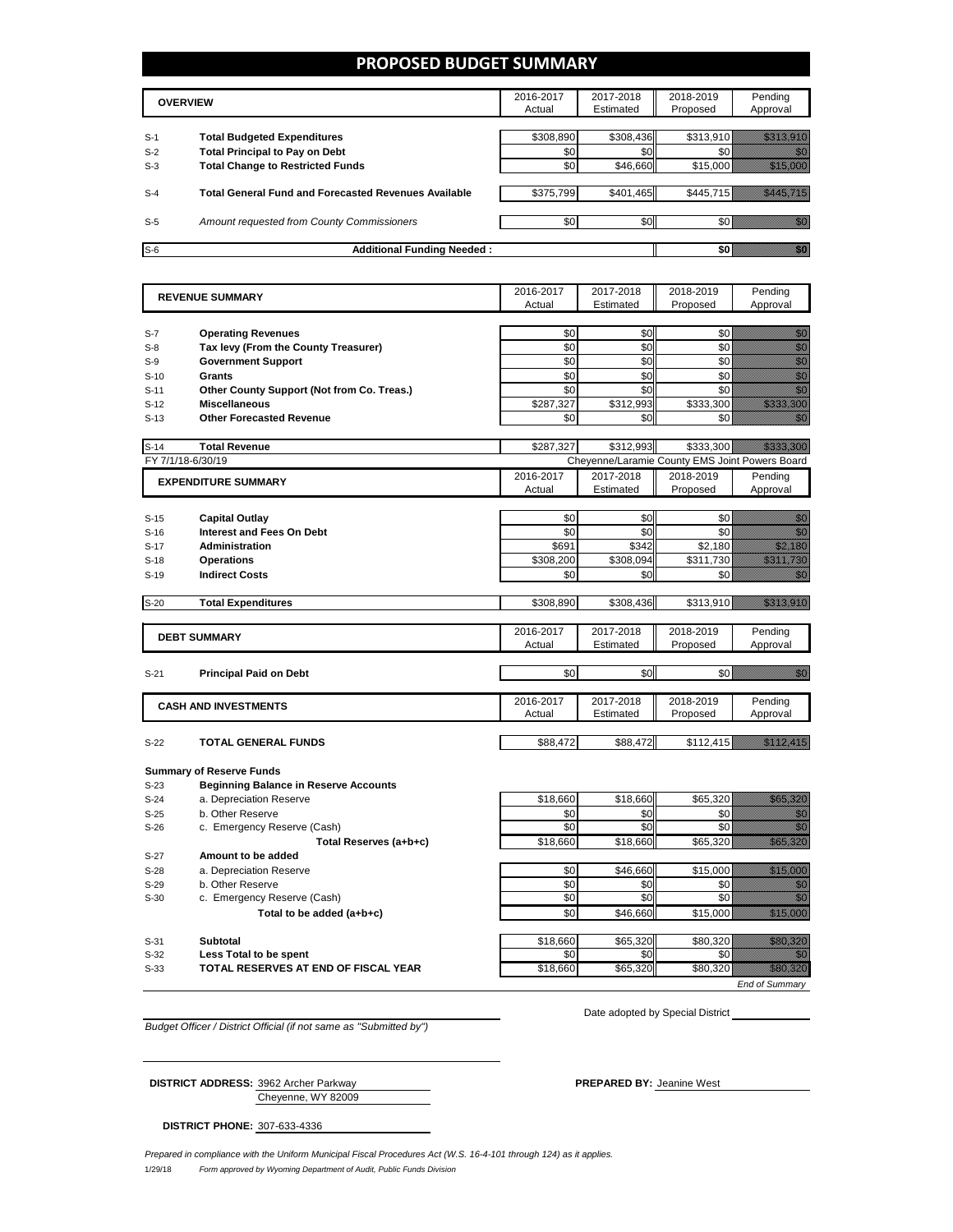# **Proposed Budget**

Cheyenne/Laramie County EMS Joint Powers Board **NAME OF DISTRICT/BOARD**

**FYE** 6/30/2019

|           | <b>PROPERTY TAXES AND ASSESSMENTS</b>          |                          |                     |                        |           |                                                                                                                                                                                                                                 |
|-----------|------------------------------------------------|--------------------------|---------------------|------------------------|-----------|---------------------------------------------------------------------------------------------------------------------------------------------------------------------------------------------------------------------------------|
|           |                                                |                          |                     |                        |           |                                                                                                                                                                                                                                 |
|           |                                                |                          | 2016-2017           | 2017-2018              | 2018-2019 | Pending                                                                                                                                                                                                                         |
|           |                                                |                          | Actual              | Estimated              | Proposed  | Approval                                                                                                                                                                                                                        |
| $R-1$     | <b>Property Taxes and Assessments Received</b> |                          |                     |                        |           |                                                                                                                                                                                                                                 |
| $R-1.1$   | Tax Levy (From the County Treasurer)           |                          |                     |                        |           |                                                                                                                                                                                                                                 |
| $R - 1.2$ | <b>Other County Support</b>                    |                          |                     |                        |           |                                                                                                                                                                                                                                 |
|           |                                                |                          |                     |                        |           |                                                                                                                                                                                                                                 |
|           | <b>FORECASTED REVENUE</b>                      |                          |                     |                        |           |                                                                                                                                                                                                                                 |
|           |                                                |                          |                     |                        |           |                                                                                                                                                                                                                                 |
|           |                                                |                          | 2016-2017<br>Actual | 2017-2018<br>Estimated | 2018-2019 | Pending                                                                                                                                                                                                                         |
| $R-2$     | <b>Revenues from Other Governments</b>         |                          |                     |                        | Proposed  | Approval                                                                                                                                                                                                                        |
| $R - 2.1$ | State Aid                                      |                          |                     |                        |           |                                                                                                                                                                                                                                 |
| $R-2.2$   |                                                |                          |                     |                        |           |                                                                                                                                                                                                                                 |
| $R - 2.3$ | Additional County Aid (non-treasurer)          |                          |                     |                        |           |                                                                                                                                                                                                                                 |
| $R-2.4$   | City (or Town) Aid<br>Other (Specify)          |                          |                     |                        |           |                                                                                                                                                                                                                                 |
| $R - 2.5$ | <b>Total Government Support</b>                |                          | \$0                 | \$0                    | \$0       | en de la filosofia<br>Altres de la filosofia                                                                                                                                                                                    |
| $R-3$     | <b>Operating Revenues</b>                      |                          |                     |                        |           |                                                                                                                                                                                                                                 |
| $R-3.1$   | <b>Customer Charges</b>                        |                          |                     |                        |           |                                                                                                                                                                                                                                 |
| $R - 3.2$ | Sales of Goods or Services                     |                          |                     |                        |           |                                                                                                                                                                                                                                 |
| $R - 3.3$ | <b>Other Assessments</b>                       |                          |                     |                        |           |                                                                                                                                                                                                                                 |
| $R - 3.4$ | <b>Total Operating Revenues</b>                |                          | \$0                 | $\overline{50}$        | \$0       | <u> Kal</u>                                                                                                                                                                                                                     |
| $R-4$     | Grants                                         |                          |                     |                        |           |                                                                                                                                                                                                                                 |
| $R - 4.1$ | <b>Direct Federal Grants</b>                   |                          |                     |                        |           |                                                                                                                                                                                                                                 |
| $R - 4.2$ | Federal Grants thru State Agencies             |                          |                     |                        |           |                                                                                                                                                                                                                                 |
| $R - 4.3$ | <b>Grants from State Agencies</b>              |                          |                     |                        |           |                                                                                                                                                                                                                                 |
| $R - 4.4$ | <b>Total Grants</b>                            |                          | \$0                 | \$0                    | \$0       | en de la facta de la facta de la facta de la facta de la facta de la facta de la facta de la facta de la facta<br>Constituir de la facta de la facta de la facta de la facta de la facta de la facta de la facta de la facta de |
| $R-5$     | <b>Miscellaneous Revenue</b>                   |                          |                     |                        |           |                                                                                                                                                                                                                                 |
| $R - 5.1$ | Interest                                       |                          |                     |                        |           |                                                                                                                                                                                                                                 |
| $R - 5.2$ | Other: Specify                                 | <b>AMR Contract Fees</b> | \$287,327           | \$312,993              | \$333,300 | <u> Harristan Sa</u>                                                                                                                                                                                                            |
| $R - 5.3$ | Other: Additional                              |                          |                     |                        |           |                                                                                                                                                                                                                                 |
| $R - 5.4$ | <b>Total Miscellaneous</b>                     |                          | \$287,327           | \$312,993              | \$333,300 | <u> Kalendaria (</u>                                                                                                                                                                                                            |
| $R - 5.5$ | <b>Total Forecasted Revenue</b>                |                          | \$287,327           | \$312,993              | \$333,300 | <u> Kabupatèn Ta</u>                                                                                                                                                                                                            |
|           |                                                |                          |                     |                        |           |                                                                                                                                                                                                                                 |
| $R-6$     | <b>Other Forecasted Revenue</b>                |                          |                     |                        |           |                                                                                                                                                                                                                                 |
| $R-6.1$   | a. Other past due-as estimated by Co. Treas.   |                          |                     |                        |           |                                                                                                                                                                                                                                 |
| $R-6.2$   | b. Other forecasted revenue (specify):         |                          |                     |                        |           |                                                                                                                                                                                                                                 |
| $R-6.3$   |                                                |                          |                     |                        |           |                                                                                                                                                                                                                                 |
| $R-6.4$   |                                                |                          |                     |                        |           |                                                                                                                                                                                                                                 |
| $R-6.5$   |                                                |                          |                     |                        |           |                                                                                                                                                                                                                                 |
| $R-6.6$   | Total Other Forecasted Revenue (a+b)           |                          | \$0                 | \$0                    | \$0       | en de la familie de la familie de la familie de la familie de la familie de la familie de la familie de la fa<br>Constitution de la familie de la familie de la familie de la familie de la familie de la familie de la familie |
|           |                                                |                          |                     |                        |           |                                                                                                                                                                                                                                 |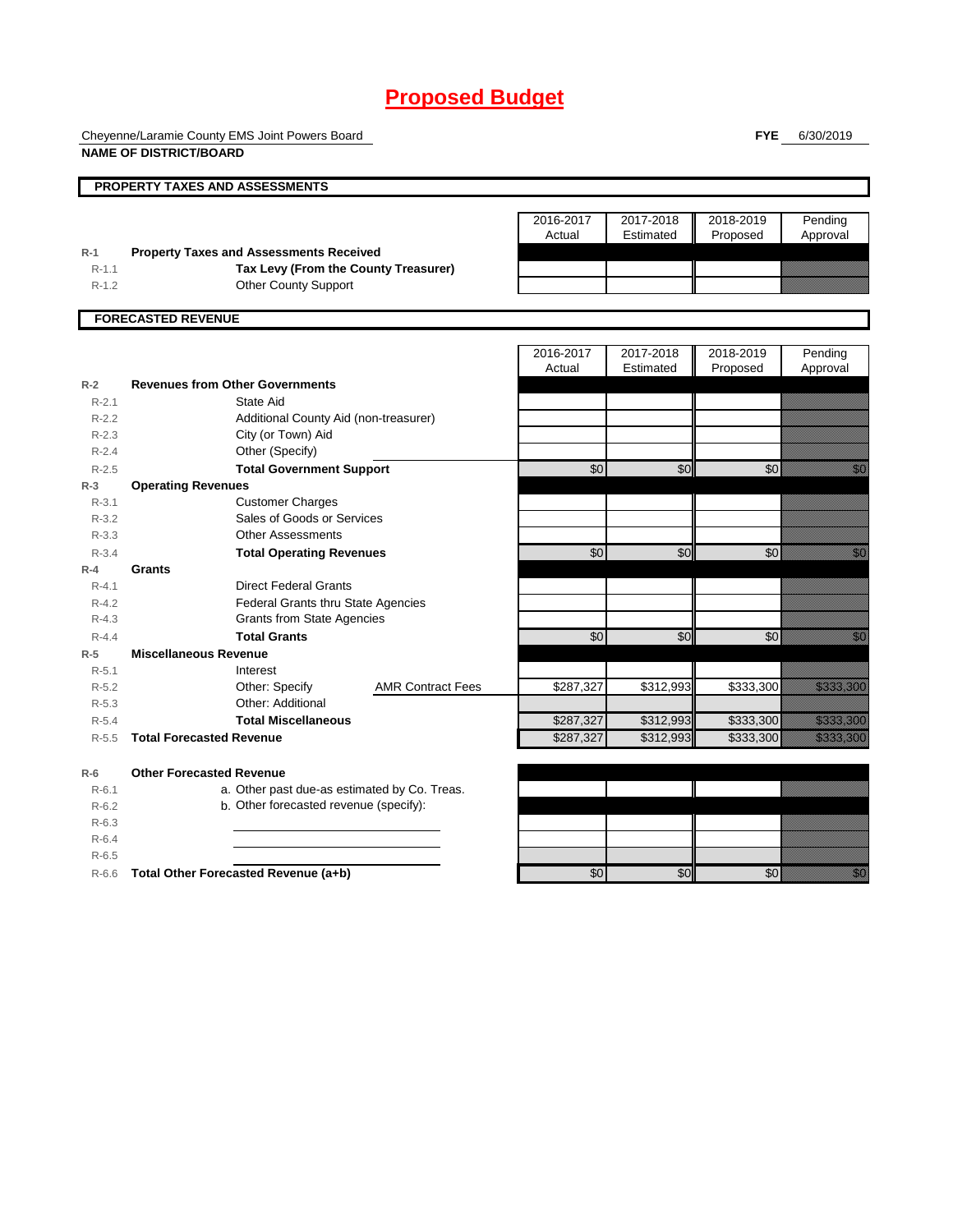## **CAPITAL OUTLAY BUDGET**

| E-1       | <b>Capital Outlay</b> |                         |
|-----------|-----------------------|-------------------------|
| $E - 1.1$ |                       | Real Property           |
| $F-12$    |                       | Vehicles                |
| $F-1.3$   |                       | <b>Office Equipment</b> |
| $F-14$    |                       | Other (Specify)         |
| $F-1.5$   |                       |                         |
| $F-16$    |                       |                         |
| $F-17$    |                       |                         |
| F-18      | TOTAL CAPITAL OUTLAY  |                         |

|           |                             |                      | 2016-2017 | 2017-2018 | 2018-2019 | Pending        |
|-----------|-----------------------------|----------------------|-----------|-----------|-----------|----------------|
|           |                             |                      | Actual    | Estimated | Proposed  | Approval       |
|           | <b>Capital Outlay</b>       |                      |           |           |           |                |
| $E - 1.1$ |                             | <b>Real Property</b> |           |           |           |                |
| $E - 1.2$ |                             | Vehicles             |           |           |           |                |
| $E-1.3$   |                             | Office Equipment     |           |           |           |                |
| $E - 1.4$ |                             | Other (Specify)      |           |           |           |                |
| $E-1.5$   |                             |                      |           |           |           |                |
| $E-1.6$   |                             |                      |           |           |           |                |
| $E - 1.7$ |                             |                      |           |           |           |                |
| $E-1.8$   | <b>TOTAL CAPITAL OUTLAY</b> |                      | \$0       | \$0       | \$0       | elli<br>Martin |

### **ADMINISTRATION BUDGET**

| $E-2$     | <b>Personnel Services</b>            |                                 |
|-----------|--------------------------------------|---------------------------------|
| $E - 2.1$ |                                      | Administrator                   |
| $E - 2.2$ |                                      | Secretary                       |
| $E - 2.3$ |                                      | Clerical                        |
| $E - 2.4$ |                                      | Other (Specify)                 |
| $E - 2.5$ |                                      |                                 |
| $E - 2.6$ |                                      |                                 |
| $E - 2.7$ |                                      |                                 |
| $E-3$     | <b>Board Expenses</b>                |                                 |
| $E - 3.1$ |                                      | Travel                          |
| $E - 3.2$ |                                      | Mileage                         |
| $E - 3.3$ |                                      | Other (Specify)                 |
| $E - 3.4$ |                                      |                                 |
| $E - 3.5$ |                                      |                                 |
| $E - 3.6$ |                                      |                                 |
| $E-4$     | <b>Contractual Services</b>          |                                 |
| $E - 4.1$ |                                      | Legal                           |
| $E-4.2$   |                                      | Accounting/Auditing             |
| $E - 4.3$ |                                      | Other (Specify)                 |
| $E-4.4$   |                                      |                                 |
| $E - 4.5$ |                                      |                                 |
| $E-4.6$   |                                      |                                 |
| $E-5$     | <b>Other Administrative Expenses</b> |                                 |
| $E - 5.1$ |                                      | <b>Office Supplies</b>          |
| $E - 5.2$ |                                      | Office equipment, rent & repair |
| $E - 5.3$ |                                      | Education                       |
| $E - 5.4$ |                                      | Registrations                   |
| $E - 5.5$ |                                      | Other (Specify)                 |
| $E - 5.6$ |                                      | <b>Legal Advertising</b>        |
| $E - 5.7$ |                                      |                                 |
| $E - 5.8$ |                                      |                                 |
| $E-6$     | <b>TOTAL ADMINISTRATION</b>          |                                 |

|                          |                                      | 2016-2017<br>Actual | 2017-2018<br>Estimated | 2018-2019<br>Proposed | Pending<br>Approval                                                                                                                                                                                                             |
|--------------------------|--------------------------------------|---------------------|------------------------|-----------------------|---------------------------------------------------------------------------------------------------------------------------------------------------------------------------------------------------------------------------------|
| Ż                        | <b>Personnel Services</b>            |                     |                        |                       |                                                                                                                                                                                                                                 |
| $E - 2.1$                | Administrator                        |                     |                        |                       |                                                                                                                                                                                                                                 |
| $E - 2.2$                | Secretary                            |                     |                        |                       |                                                                                                                                                                                                                                 |
| $E - 2.3$                | Clerical                             |                     |                        |                       |                                                                                                                                                                                                                                 |
| $E - 2.4$                | Other (Specify)                      |                     |                        |                       |                                                                                                                                                                                                                                 |
| $E - 2.5$                |                                      |                     |                        |                       |                                                                                                                                                                                                                                 |
| $E - 2.6$                |                                      |                     |                        |                       |                                                                                                                                                                                                                                 |
| $E - 2.7$                |                                      |                     |                        |                       |                                                                                                                                                                                                                                 |
| 3                        | <b>Board Expenses</b>                |                     |                        |                       |                                                                                                                                                                                                                                 |
| $E - 3.1$                | Travel                               | \$521               | \$189                  | \$1,000               | <u>tinggi sa</u>                                                                                                                                                                                                                |
| $E - 3.2$                | Mileage                              |                     |                        |                       |                                                                                                                                                                                                                                 |
| $E - 3.3$                | Other (Specify)                      |                     |                        |                       |                                                                                                                                                                                                                                 |
| $E - 3.4$                |                                      |                     |                        |                       |                                                                                                                                                                                                                                 |
| $E - 3.5$                |                                      |                     |                        |                       |                                                                                                                                                                                                                                 |
| $E - 3.6$                |                                      |                     |                        |                       |                                                                                                                                                                                                                                 |
| ı.                       | <b>Contractual Services</b>          |                     |                        |                       |                                                                                                                                                                                                                                 |
| $E - 4.1$                | Legal                                |                     |                        |                       |                                                                                                                                                                                                                                 |
| $E - 4.2$                | Accounting/Auditing                  | \$10                | \$10                   | \$30                  | <u>tionalisest</u>                                                                                                                                                                                                              |
| $E - 4.3$                | Other (Specify)                      |                     |                        |                       |                                                                                                                                                                                                                                 |
| $E - 4.4$                |                                      |                     |                        |                       |                                                                                                                                                                                                                                 |
| $E - 4.5$                |                                      |                     |                        |                       |                                                                                                                                                                                                                                 |
| $E - 4.6$                |                                      |                     |                        |                       |                                                                                                                                                                                                                                 |
| $\overline{\phantom{a}}$ | <b>Other Administrative Expenses</b> |                     |                        |                       |                                                                                                                                                                                                                                 |
| $E - 5.1$                | <b>Office Supplies</b>               | \$0                 | \$0                    | \$500                 | <u>tik komunistist om de s</u>                                                                                                                                                                                                  |
| $E - 5.2$                | Office equipment, rent & repair      |                     |                        |                       |                                                                                                                                                                                                                                 |
| $E - 5.3$                | Education                            |                     |                        |                       |                                                                                                                                                                                                                                 |
| $E - 5.4$                | Registrations                        |                     |                        |                       |                                                                                                                                                                                                                                 |
| $E - 5.5$                | Other (Specify)                      |                     |                        |                       |                                                                                                                                                                                                                                 |
| $E - 5.6$                | Legal Advertising                    | \$160               | \$143                  | \$650                 | a katalunggal katalunggal katalunggal katalunggal katalunggal katalunggal katalunggal katalunggal katalunggal<br>Katalunggal katalunggal katalunggal katalunggal katalunggal katalunggal katalunggal katalunggal katalunggal ka |
| $E - 5.7$                |                                      |                     |                        |                       |                                                                                                                                                                                                                                 |
| $E - 5.8$                |                                      |                     |                        |                       |                                                                                                                                                                                                                                 |
| ż                        | <b>TOTAL ADMINISTRATION</b>          | \$691               | \$342                  | \$2,180               | <u>i karatifunggan dan dina karatifunggan dari dari dari dari dari dari dalam dalam dalam dalam dalam dalam dala</u>                                                                                                            |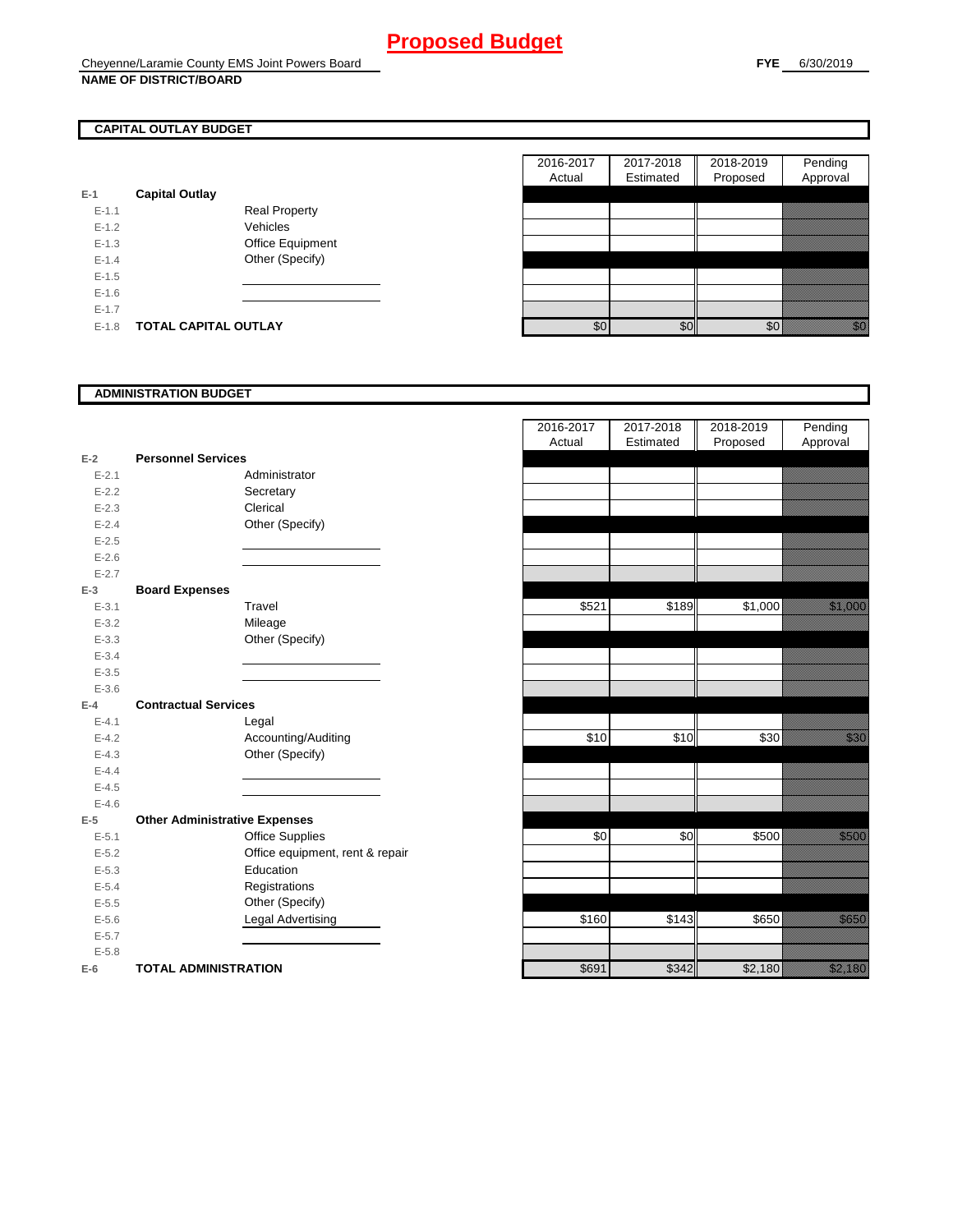# **Proposed Budget**

Cheyenne/Laramie County EMS Joint Powers Board

## **OPERATIONS BUDGET**

| $E-7$      | <b>Personnel Services</b>              |
|------------|----------------------------------------|
| $E - 7.1$  | Wages--Operations                      |
| $E - 7.2$  | <b>Service Contracts</b>               |
| $E - 7.3$  | Other (Specify)                        |
| $E - 7.4$  |                                        |
| $E - 7.5$  |                                        |
| $E - 7.6$  |                                        |
| E-8        | Travel                                 |
| $E-8.1$    | Mileage                                |
| $E - 8.2$  | Other (Specify)                        |
| $E - 8.3$  |                                        |
| $E - 8.4$  |                                        |
| $E - 8.5$  |                                        |
| E-9        | <b>Operating supplies (List)</b>       |
| $E-9.1$    | Printing & Copying                     |
| $E - 9.2$  | <b>Meeting Expenses</b>                |
| $E - 9.3$  | Postage                                |
| $E - 9.4$  |                                        |
| $E - 9.5$  |                                        |
| $E-10$     | <b>Program Services (List)</b>         |
| $E - 10.1$ |                                        |
| $E-10.2$   |                                        |
| $E-10.3$   |                                        |
| $E-10.4$   |                                        |
| $E-10.5$   |                                        |
| $E-11$     | <b>Contractual Arrangements (List)</b> |
| $E - 11.1$ | <b>Medical Directors</b>               |
| $E-11.2$   | Contract Admin                         |
| $E-11.3$   | <b>Dispatch Services</b>               |
| $E-11.4$   |                                        |
| $E-11.5$   |                                        |
| $E-12$     | <b>Other operations (Specify)</b>      |
| $E-12.1$   | Training                               |
| $E-12.2$   | <b>Professional Services</b>           |
| $E-12.3$   |                                        |
| $E-12.4$   |                                        |
| $E-12.5$   |                                        |
| $E-13$     | <b>TOTAL OPERATIONS</b>                |

|           |                                        | 2016-2017<br>Actual | 2017-2018<br>Estimated | 2018-2019<br>Proposed | Pending<br>Approval                                                                                                                                                                                                              |
|-----------|----------------------------------------|---------------------|------------------------|-----------------------|----------------------------------------------------------------------------------------------------------------------------------------------------------------------------------------------------------------------------------|
| $E-7$     | <b>Personnel Services</b>              |                     |                        |                       |                                                                                                                                                                                                                                  |
| $E - 7.1$ | Wages--Operations                      |                     |                        |                       |                                                                                                                                                                                                                                  |
| $E - 7.2$ | <b>Service Contracts</b>               |                     |                        |                       |                                                                                                                                                                                                                                  |
| $E - 7.3$ | Other (Specify)                        |                     |                        |                       |                                                                                                                                                                                                                                  |
| $E - 7.4$ |                                        |                     |                        |                       |                                                                                                                                                                                                                                  |
| $E - 7.5$ |                                        |                     |                        |                       |                                                                                                                                                                                                                                  |
| $E - 7.6$ |                                        |                     |                        |                       |                                                                                                                                                                                                                                  |
| E-8       | <b>Travel</b>                          |                     |                        |                       |                                                                                                                                                                                                                                  |
| $E - 8.1$ | Mileage                                |                     |                        |                       |                                                                                                                                                                                                                                  |
| $E - 8.2$ | Other (Specify)                        |                     |                        |                       |                                                                                                                                                                                                                                  |
| $E - 8.3$ |                                        |                     |                        |                       |                                                                                                                                                                                                                                  |
| $E - 8.4$ |                                        |                     |                        |                       |                                                                                                                                                                                                                                  |
| $E - 8.5$ |                                        |                     |                        |                       |                                                                                                                                                                                                                                  |
| E-9       | <b>Operating supplies (List)</b>       |                     |                        |                       |                                                                                                                                                                                                                                  |
| $E - 9.1$ | Printing & Copying                     | \$0                 | \$0                    | \$700                 | <u>ti ka</u>                                                                                                                                                                                                                     |
| $E - 9.2$ | <b>Meeting Expenses</b>                | \$179               | $\sqrt{$74}$           | \$1,000               | <u>e de la construcción de la construcción de la construcción de la construcción de la construcción de la cons</u>                                                                                                               |
| $E - 9.3$ | Postage                                | \$21                | \$20                   | \$30                  | <u>ti k</u>                                                                                                                                                                                                                      |
| $E - 9.4$ |                                        |                     |                        |                       |                                                                                                                                                                                                                                  |
| $E-9.5$   |                                        |                     |                        |                       |                                                                                                                                                                                                                                  |
| $E-10$    | <b>Program Services (List)</b>         |                     |                        |                       |                                                                                                                                                                                                                                  |
| $E-10.1$  |                                        |                     |                        |                       |                                                                                                                                                                                                                                  |
| $E-10.2$  |                                        |                     |                        |                       |                                                                                                                                                                                                                                  |
| $E-10.3$  |                                        |                     |                        |                       |                                                                                                                                                                                                                                  |
| $E-10.4$  |                                        |                     |                        |                       |                                                                                                                                                                                                                                  |
| $E-10.5$  |                                        |                     |                        |                       |                                                                                                                                                                                                                                  |
| $E-11$    | <b>Contractual Arrangements (List)</b> |                     |                        |                       |                                                                                                                                                                                                                                  |
| $E-11.1$  | <b>Medical Directors</b>               | \$70,000            | \$70,000               | \$70,000              | a katalunggal sa katalunggal sa katalunggal sa katalunggal sa katalunggal sa katalunggal sa katalunggal sa kat<br>Katalunggal sa katalunggal sa katalunggal sa katalunggal sa katalunggal sa katalunggal sa katalunggal sa katal |
| $E-11.2$  | Contract Admin                         | \$70,000            | \$70,000               | \$70,000              | <u>till andre sta</u>                                                                                                                                                                                                            |
| $E-11.3$  | <b>Dispatch Services</b>               | \$168,000           | \$168,000              | \$168,000             | <u> Kabupatèn Bandaran Bandaré</u>                                                                                                                                                                                               |
| $E-11.4$  |                                        |                     |                        |                       |                                                                                                                                                                                                                                  |
| $E-11.5$  |                                        |                     |                        |                       |                                                                                                                                                                                                                                  |
| $E-12$    | <b>Other operations (Specify)</b>      |                     |                        |                       |                                                                                                                                                                                                                                  |
| $E-12.1$  | Training                               | \$0                 | \$0                    | \$1,500               | <u>i ka</u>                                                                                                                                                                                                                      |
| $E-12.2$  | <b>Professional Services</b>           | \$0                 | \$0                    | \$500                 | <u>ti ka</u>                                                                                                                                                                                                                     |
| $E-12.3$  |                                        |                     |                        |                       |                                                                                                                                                                                                                                  |
| $E-12.4$  |                                        |                     |                        |                       |                                                                                                                                                                                                                                  |
| $E-12.5$  |                                        |                     |                        |                       |                                                                                                                                                                                                                                  |
| $E-13$    | <b>TOTAL OPERATIONS</b>                | \$308,200           | \$308,094              | \$311,730             | <u>ta kalendari kontrol</u>                                                                                                                                                                                                      |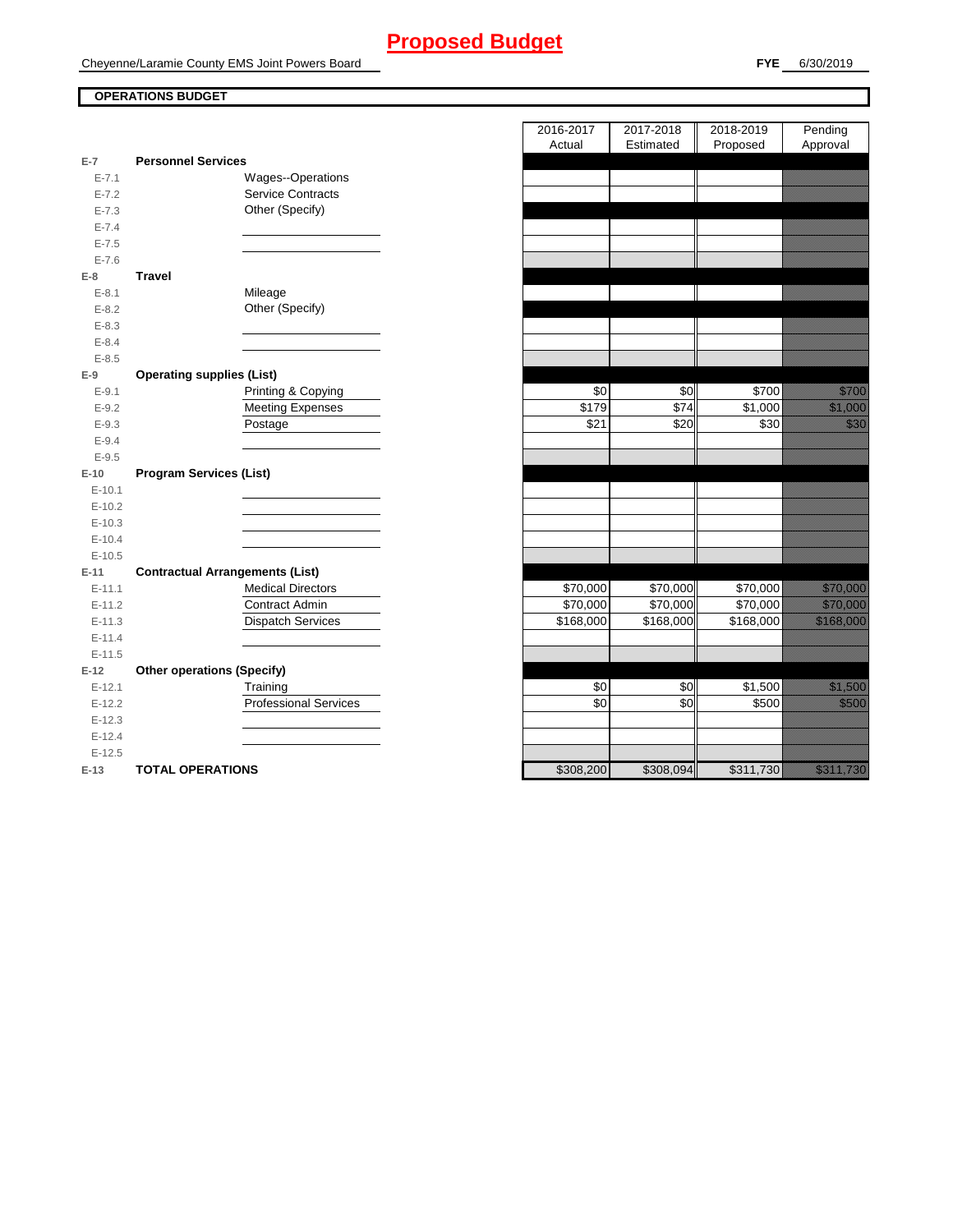# **Proposed Budget**

Cheyenne/Laramie County EMS Joint Powers Board

### **INDIRECT COSTS BUDGET**

| $E-14$     | Insurance                    |
|------------|------------------------------|
| $E-14.1$   | Liability                    |
| $F-142$    | Buildings and vehicles       |
| $F-14.3$   | Equipment                    |
| $E-14.4$   | Other (Specify)              |
| $E-14.5$   |                              |
| $E - 14.6$ |                              |
| $F-147$    |                              |
| $E-15$     | Indirect payroll costs:      |
| $E-15.1$   | FICA (Social Security) taxes |
| $E-15.2$   | <b>Workers Compensation</b>  |
| $E-15.3$   | <b>Unemployment Taxes</b>    |
| $E-15.4$   | Retirement                   |
| $E-15.5$   | Health Insurance             |
| $E-15.6$   | Other (Specify)              |
| $F-157$    |                              |
| $E-15.8$   |                              |
| $E-15.9$   |                              |
| $E-16$     | <b>Depreciation Expenses</b> |
| $E-17$     | <b>TOTAL INDIRECT COSTS</b>  |

|          |                              | 2016-2017 | 2017-2018 | 2018-2019 | Pending                                                                                                                                                                                                                          |
|----------|------------------------------|-----------|-----------|-----------|----------------------------------------------------------------------------------------------------------------------------------------------------------------------------------------------------------------------------------|
|          |                              | Actual    | Estimated | Proposed  | Approval                                                                                                                                                                                                                         |
| $E-14$   | <b>Insurance</b>             |           |           |           |                                                                                                                                                                                                                                  |
| $E-14.1$ | Liability                    |           |           |           |                                                                                                                                                                                                                                  |
| $E-14.2$ | Buildings and vehicles       |           |           |           |                                                                                                                                                                                                                                  |
| $E-14.3$ | Equipment                    |           |           |           |                                                                                                                                                                                                                                  |
| $E-14.4$ | Other (Specify)              |           |           |           |                                                                                                                                                                                                                                  |
| $E-14.5$ |                              |           |           |           |                                                                                                                                                                                                                                  |
| $E-14.6$ |                              |           |           |           |                                                                                                                                                                                                                                  |
| $E-14.7$ |                              |           |           |           |                                                                                                                                                                                                                                  |
| $E-15$   | Indirect payroll costs:      |           |           |           |                                                                                                                                                                                                                                  |
| $E-15.1$ | FICA (Social Security) taxes |           |           |           |                                                                                                                                                                                                                                  |
| $E-15.2$ | <b>Workers Compensation</b>  |           |           |           |                                                                                                                                                                                                                                  |
| $E-15.3$ | <b>Unemployment Taxes</b>    |           |           |           |                                                                                                                                                                                                                                  |
| $E-15.4$ | Retirement                   |           |           |           |                                                                                                                                                                                                                                  |
| $E-15.5$ | <b>Health Insurance</b>      |           |           |           |                                                                                                                                                                                                                                  |
| $E-15.6$ | Other (Specify)              |           |           |           |                                                                                                                                                                                                                                  |
| $E-15.7$ |                              |           |           |           |                                                                                                                                                                                                                                  |
| $E-15.8$ |                              |           |           |           |                                                                                                                                                                                                                                  |
| $E-15.9$ |                              |           |           |           |                                                                                                                                                                                                                                  |
| $E-16$   | <b>Depreciation Expenses</b> |           |           |           |                                                                                                                                                                                                                                  |
| E-17     | <b>TOTAL INDIRECT COSTS</b>  | \$0       | \$0       | \$0       | en de la familie de la familie de la familie de la familie de la familie de la familie de la familie de la fam<br>Construction de la familie de la familie de la familie de la familie de la familie de la familie de la familie |
|          |                              |           |           |           |                                                                                                                                                                                                                                  |

#### **DEBT SERVICE BUDGET**

|         |                           | 2016-2017 | 2017-2018 | 2018-2019 | Pending       |
|---------|---------------------------|-----------|-----------|-----------|---------------|
|         |                           | Actual    | Estimated | Proposed  | Approval      |
| $D-1$   | <b>Debt Service</b>       |           |           |           |               |
| $D-1.1$ | Principal                 |           |           |           |               |
| $D-1.2$ | Interest                  |           |           |           |               |
| $D-1.3$ | Fees                      |           |           |           |               |
| $D-2$   | <b>TOTAL DEBT SERVICE</b> | \$0       | \$0       | \$0       | e de la final |